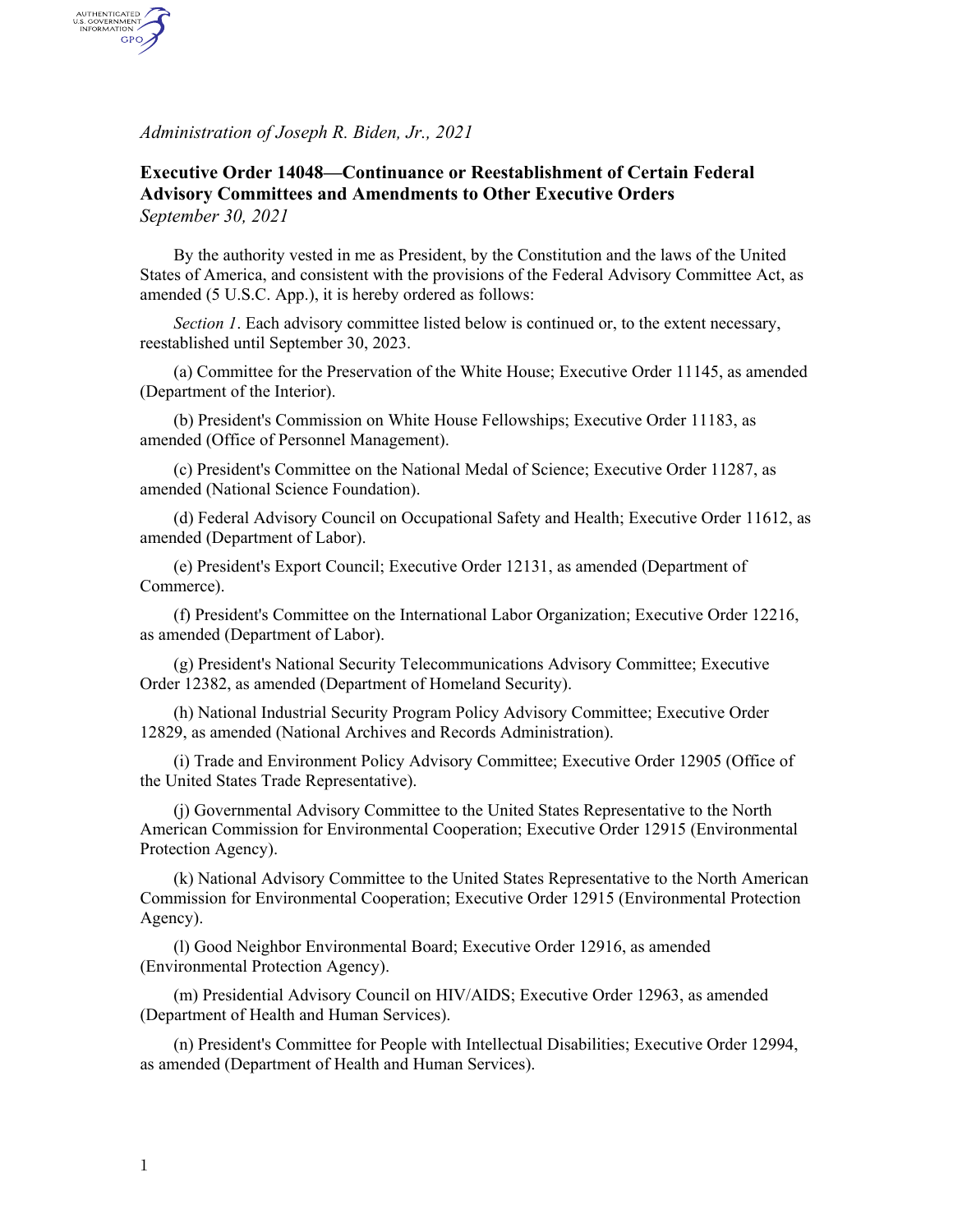(o) Invasive Species Advisory Committee; Executive Order 13112, as amended (Department of the Interior).

(p) Advisory Board on Radiation and Worker Health; Executive Order 13179 (Department of Health and Human Services).

(q) National Infrastructure Advisory Council; Executive Order 13231, as amended (Department of Homeland Security).

(r) President's Council on Sports, Fitness, and Nutrition; Executive Order 13265, as amended (Department of Health and Human Services).

(s) Interagency Task Force on Veterans Small Business Development; Executive Order 13540 (Small Business Administration).

(t) State, Local, Tribal, and Private Sector (SLTPS) Policy Advisory Committee; Executive Order 13549 (National Archives and Records Administration).

(u) President's Advisory Commission on Educational Excellence for African Americans; Executive Order 13621 (Department of Education).

(v) President's Advisory Council on Doing Business in Africa; Executive Order 13675, as amended (Department of Commerce).

(w) Commerce Spectrum Management Advisory Committee; initially established pursuant to Presidential Memorandum on Improving Spectrum Management for the 21st Century (November 29, 2004) (Department of Commerce).

(x) National Space-Based Positioning, Navigation, and Timing Advisory Board; National Security Presidential Directive–39, "U.S. National Space-Based Position, Navigation, and Timing Policy" (December 8, 2004) (National Aeronautics and Space Administration).

(y) Grand Staircase-Escalante National Monument Advisory Committee; Proclamation 6920 of September 18, 1996, as amended (Department of the Interior).

(z) San Juan Islands National Monument Advisory Committee; Proclamation 8947 of March 25, 2013 (Department of the Interior).

(aa) Bears Ears National Monument Advisory Committee; Proclamation 9558 of December 28, 2016, as amended (Department of the Interior).

(bb) Gold Butte National Monument Advisory Committee; Proclamation 9559 of December 28, 2016 (Department of the Interior).

(cc) President's Council of Advisors on Science and Technology; Executive Order 14007, as amended (Department of Energy).

(dd) White House Environmental Justice Advisory Council; Executive Order 14008 (Environmental Protection Agency).

(ee) President's Advisory Commission on Asian Americans, Native Hawaiians, and Pacific Islanders; Executive Order 14031 (Department of Health and Human Services).

(ff) President's Board of Advisors on Historically Black Colleges and Universities; Executive Order 14041 (Department of Education).

(gg) Presidential Advisory Commission on Advancing Educational Equity, Excellence, and Economic Opportunity for Hispanics; Executive Order 14045 (Department of Education).

*Sec. 2*. Notwithstanding the provisions of any other Executive Order, the functions of the President under the Federal Advisory Committee Act that are applicable to the committees listed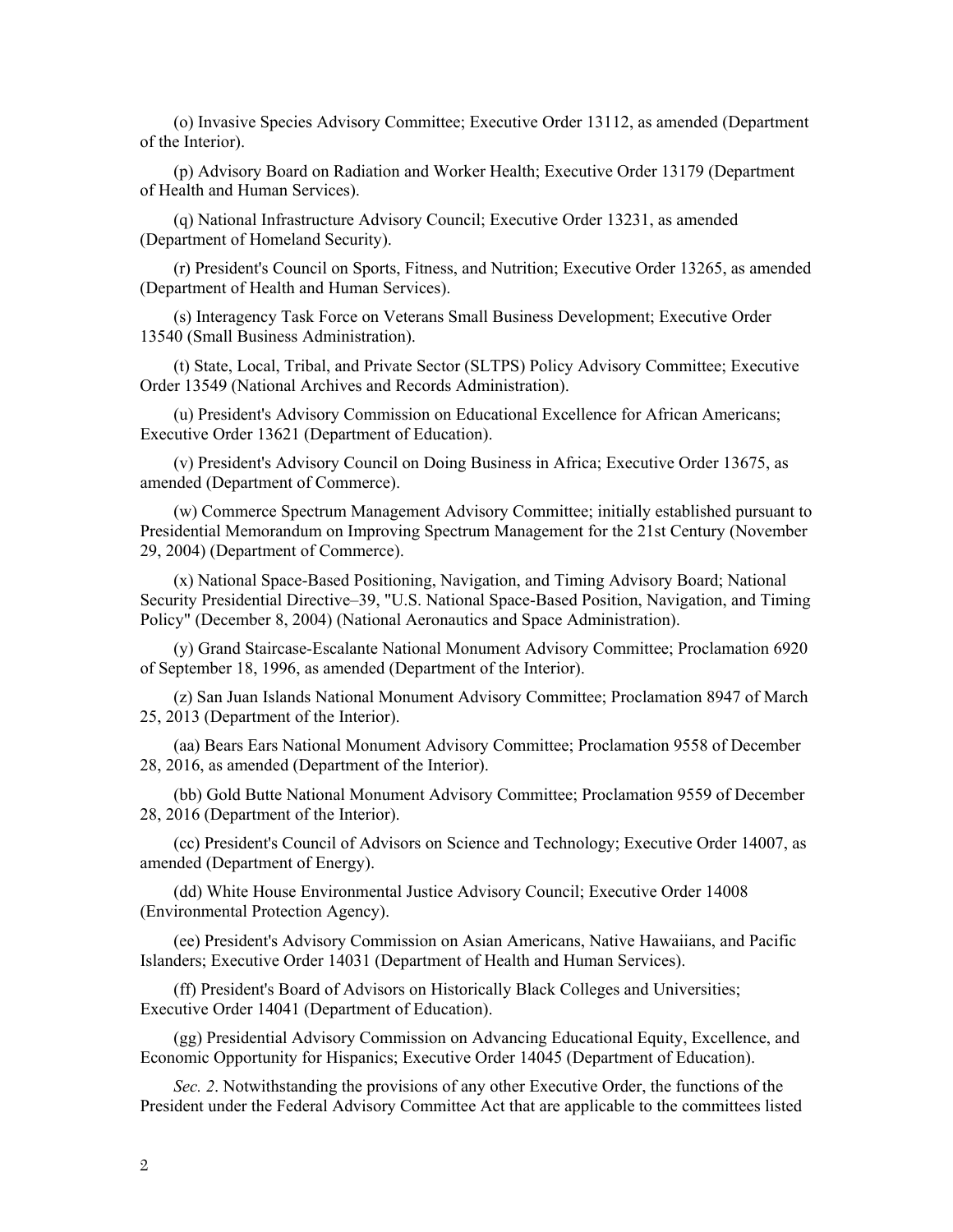in section 1 of this order shall be performed by the head of the department or agency designated after each committee, in accordance with the regulations, guidelines, and procedures established by the Administrator of General Services.

*Sec. 3*. Sections 1 and 2 of Executive Order 13889 of September 27, 2019, are hereby superseded by sections 1 and 2 of this order.

*Sec. 4*. Executive Order 11287 of June 28, 1966, as amended, is further amended in section 2(a) by striking "twelve" and inserting in lieu thereof "fourteen."

*Sec. 5*. Executive Order 12382 of September 13, 1982, as amended, is further amended as follows:

(a) by striking section 1, except subsection (c), and inserting before subsection (c) the following:

> "*Section 1*. *Establishment*. (a) There is established the President's National Security Telecommunications Advisory Committee, which shall be composed of no more than 30 members. These members shall have particular knowledge and expertise in the fields of cybersecurity and of information and communications technology (ICT) and shall represent various elements of the Nation's telecommunications industry. Members of the Committee shall be appointed by the President.

(b) The President shall designate a Chair and Vice Chair from among the members of the Committee, each for a term of up to 2 years."

(b) by striking sections 2 and 3, and inserting in lieu thereof the following new sections 2 and 3:

> "*Sec. 2*. *Functions*. (a) The Committee shall provide to the President, through the Secretary of Homeland Security, information and advice from the perspective of relevant cybersecurity, ICT, and telecommunications industries on information assurance, cybersecurity, and the ICT ecosystem with respect to national security and emergency preparedness (NS/EP) concerns.

> (b) The Committee shall provide information and advice to the President, through the Secretary of Homeland Security, regarding the feasibility of implementing specific measures to improve the resiliency and security of the digital and communications infrastructure of the United States.

> (c) The Committee shall provide technical information, advice, and recommendations as it relates to NS/EP policy issues concerning cybersecurity, ICT, and telecommunications matters.

> (d) The Committee shall periodically report on matters in this section to the President, through the Secretary of Homeland Security.

*Sec. 3*. *Administration*. (a) The heads of Executive agencies shall, to the extent permitted by law, provide the Committee with information concerning NS/EP policy issues specific to cybersecurity, ICT, and telecommunications matters in order for it to carry out its functions and mission. Information supplied to the Committee shall not, to the extent permitted by law, be available for public inspection.

(b) Members of the Committee shall serve without any compensation for their work on the Committee. However, to the extent permitted by law, they shall be entitled to travel expenses, including per diem in lieu of subsistence.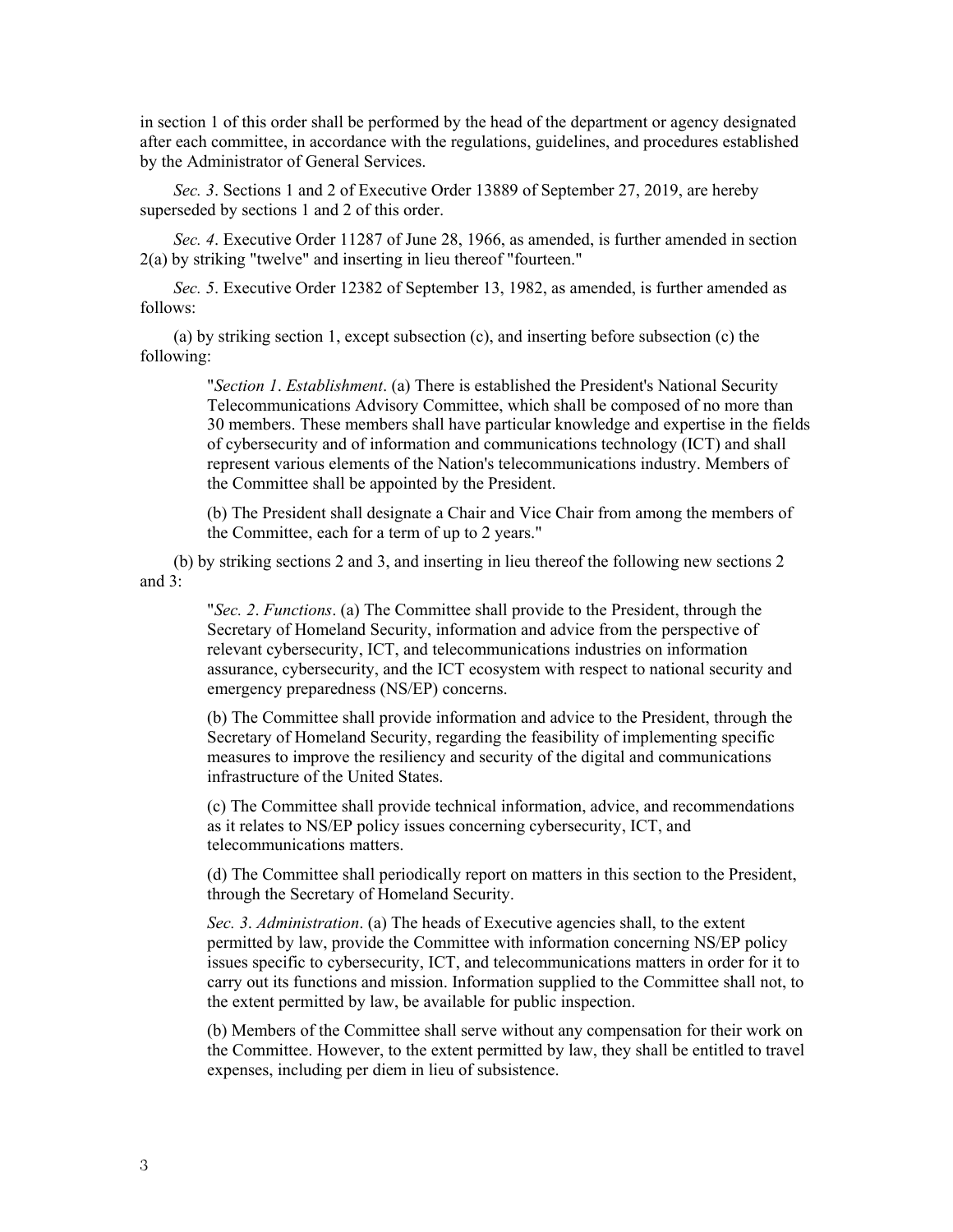(c) Any expenses of the Committee shall, to the extent permitted by law, be paid from funds available to the Secretary of Homeland Security."

(c) by striking section 4, except subsection (b) thereof, and inserting immediately preceding subsection (b) the following:

"*Sec. 4*. *General*. (a) Notwithstanding any other Executive Order, the functions of the President under the Federal Advisory Committee Act, as amended (5 U.S.C. App.), which are applicable to the Committee, except that of reporting annually to the Congress, shall be performed by the Secretary of Homeland Security, in accord with guidelines and procedures established by the Administrator of General Services."

*Sec. 6*. Executive Order 13231 of October 16, 2001, as amended, is further amended in section 3(a) by striking "The President shall designate from among the members of the NIAC a Chair and a Vice Chair, who shall perform the functions of the Chair if the Chair is absent or disabled, or in the instance of a vacancy in the Chair" and inserting in lieu thereof "The President shall designate from among the members of the NIAC a Chair and a Vice Chair, who shall perform the functions of the Chair if the Chair is absent or disabled, or in the instance of a vacancy in the Chair, each for a term of up to two years."

*Sec. 7*. Executive Order 13265 of June 6, 2002, as amended, is further amended as follows:

(a) in section 2(a), by striking "develop a national strategy" and inserting in lieu thereof "continue to promulgate a national strategy (the National Youth Sports Strategy)."

(b) in section 2, by striking the "and" at the end of subsection  $(a)(iii)$ ; striking the period at the end of subsection (a)(iv) and inserting in lieu thereof a semicolon; and inserting the following new subsections:

"(v) expand national awareness of the importance of mental health as it pertains to physical fitness and nutrition; and

(vi) share information about the positive effects of physical activity on mental health, particularly as it relates to children and adolescents, to combat the negative mental health impacts of the coronavirus disease 2019 (COVID–19) pandemic."

(c) in section 4, by inserting after subsection (c) the following new subsection:

"(d) The Council members shall function as liaisons and spokespersons on behalf of the Council to relevant State, local, and private entities, and share information about the work of the Council in order to advise the Secretary regarding opportunities to extend and improve physical activity, fitness, sports, and nutrition programs and services at the State, local, and national levels."

*Sec. 8*. This order shall be effective September 30, 2021.

JOSEPH R. BIDEN, JR.

The White House, September 30, 2021.

[Filed with the Office of the Federal Register, 11:15 a.m., October 4, 2021]

NOTE: This Executive order was published in the *Federal Register* on October 5.

*Categories:* Executive Orders : Federal advisory committees, continuation*.*

*Subjects:* Government organization and employees : Federal advisory committees, continuation.